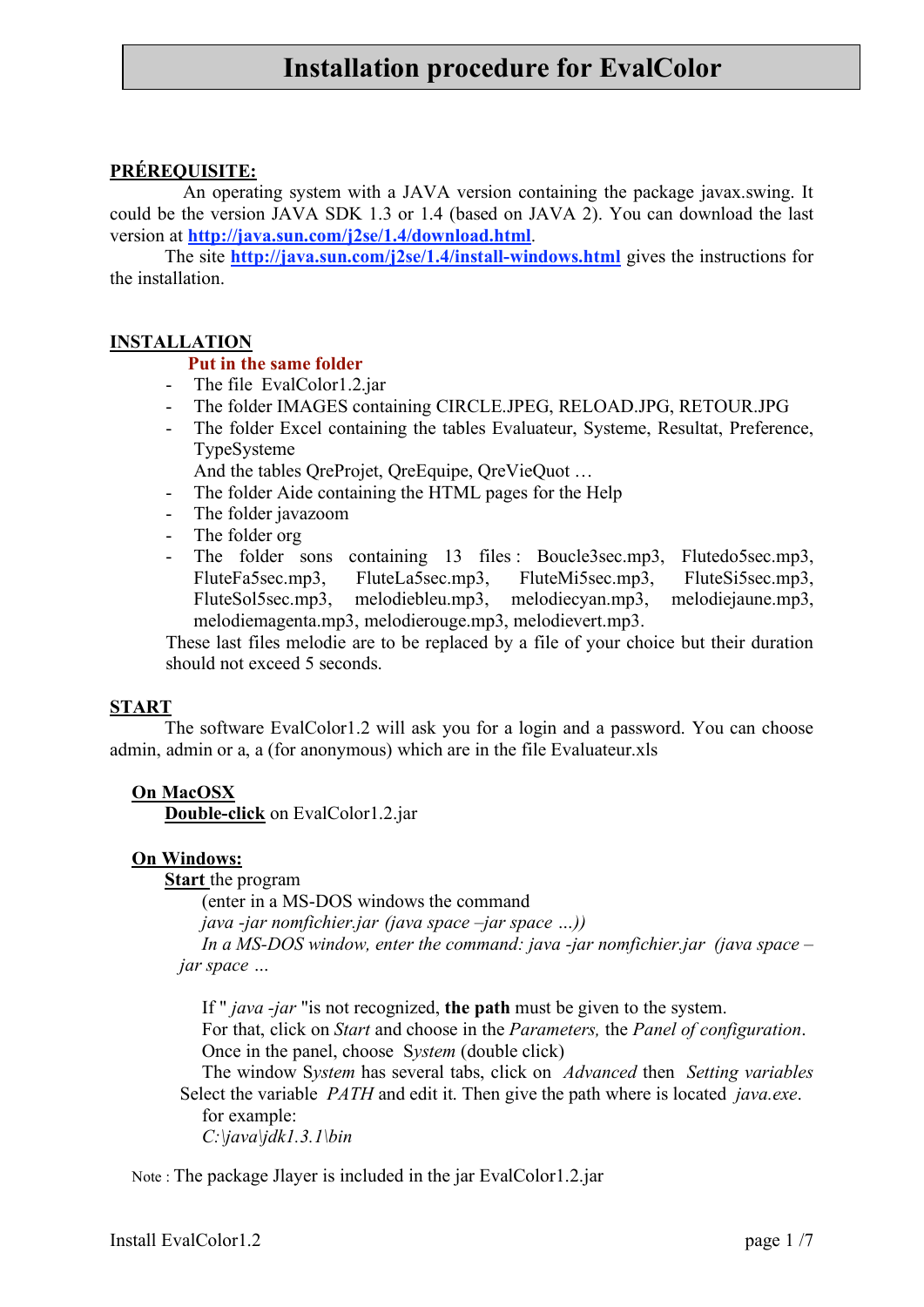## **On Linux:**

After the installation of the JDK, you'll find the Java Kit in the directory: *usr/java/j2sdk1.4.0*

You will have also to uninstall the older version of JDK (Linux has a graphic interface helponig to desinstall) and to create the path for this new version.

## **Start** the program:

In order to start the program, enter in a windows Shell the command :

*java -jar nomfichier.jar (java space –jar space …)*

If " *java -jar* " is not recognized, you have to give the path to the system (see Create the Path)

## **Create the Path:**

On */etc/profile* edit *profile* (with *vi profile*) add the *PATH* : *PATH :\$PATH/usr/java/j2sdk.1.4.0/bin* Then load it with the command *. /etc/profile* Now you can use java without entering each time: */usr/java/j2sdk.1.4.0/bin/java*

Note: The plug-in for reading the sounds MP3 *& the MP3 sounds &* is necessary. The package Jlayer is included in the jar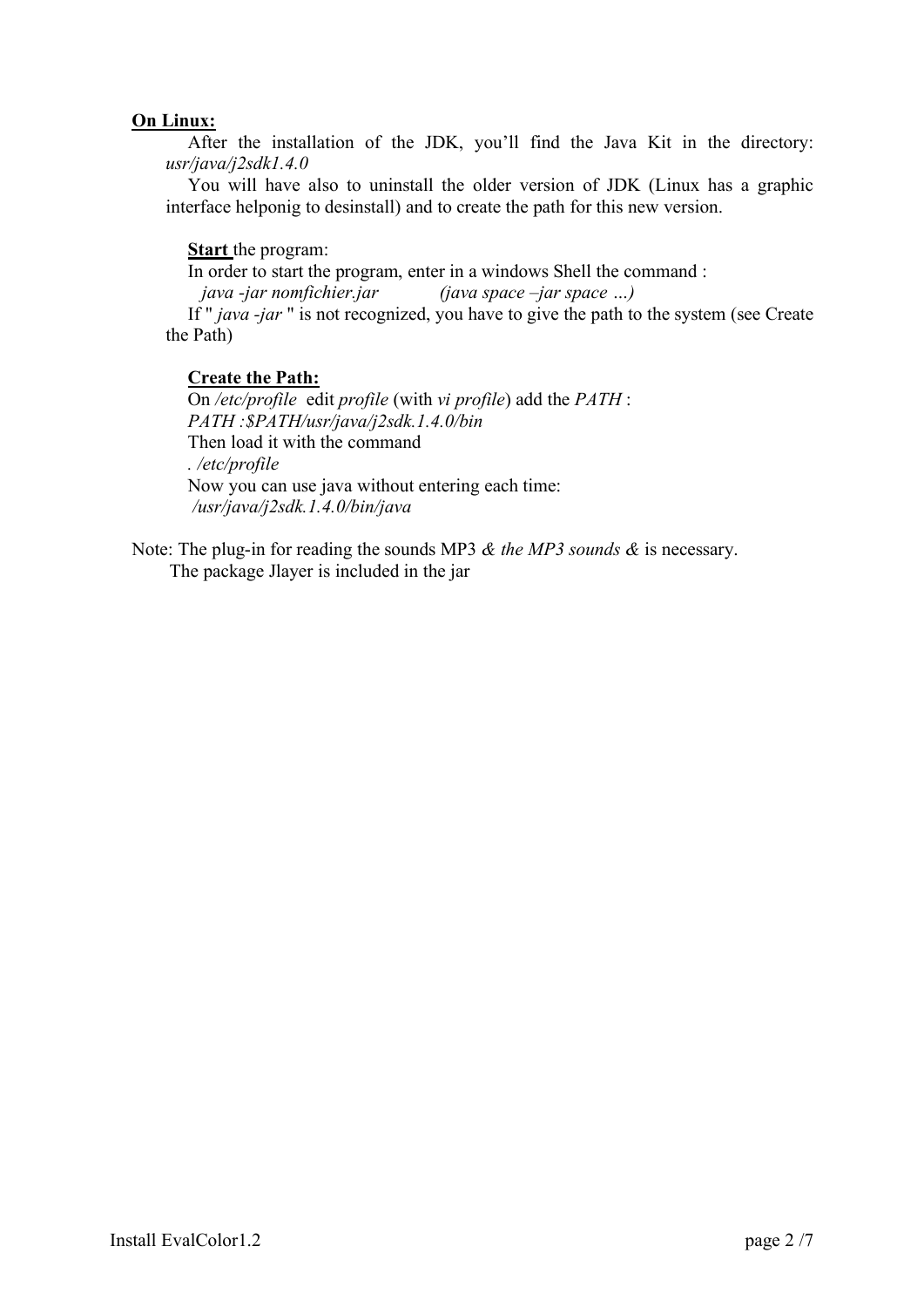#### **Installation successful**

You should get the following home page

| $\overline{\mathbf{r}}$                                                                                                                    |
|--------------------------------------------------------------------------------------------------------------------------------------------|
| <b>Evaluation Qualité</b>                                                                                                                  |
| <b>Bienvenue</b>                                                                                                                           |
| Vos préférences                                                                                                                            |
| Type de son<br>Type de connexion<br>Langue<br>$\frac{\bullet}{\mathbf{v}}$<br>$\div$<br>$\frac{1}{\tau}$<br>Français<br>Sons Purs<br>Excel |
| Quitter<br>Démarrer                                                                                                                        |
|                                                                                                                                            |

If the chromatic circle - ring of colours – does not appear, the file CIRCLE.JPEG is not in the sub-folder images of the starting folder –root folder for the jar -. The table Evaluateur is containing several records for the following page which is the Login page. Two fo these lines are*:* login a, password a, and login admin, password admin.

#### **CREATION OF THE DATA BASES:**

#### **Create the bases**

If you choose a connection Access or MySQL, define and create the data base named *lienEC* with the same table names than the tables with the following attributes:

*Evaluateur*: login ; password ; name ; first name ; function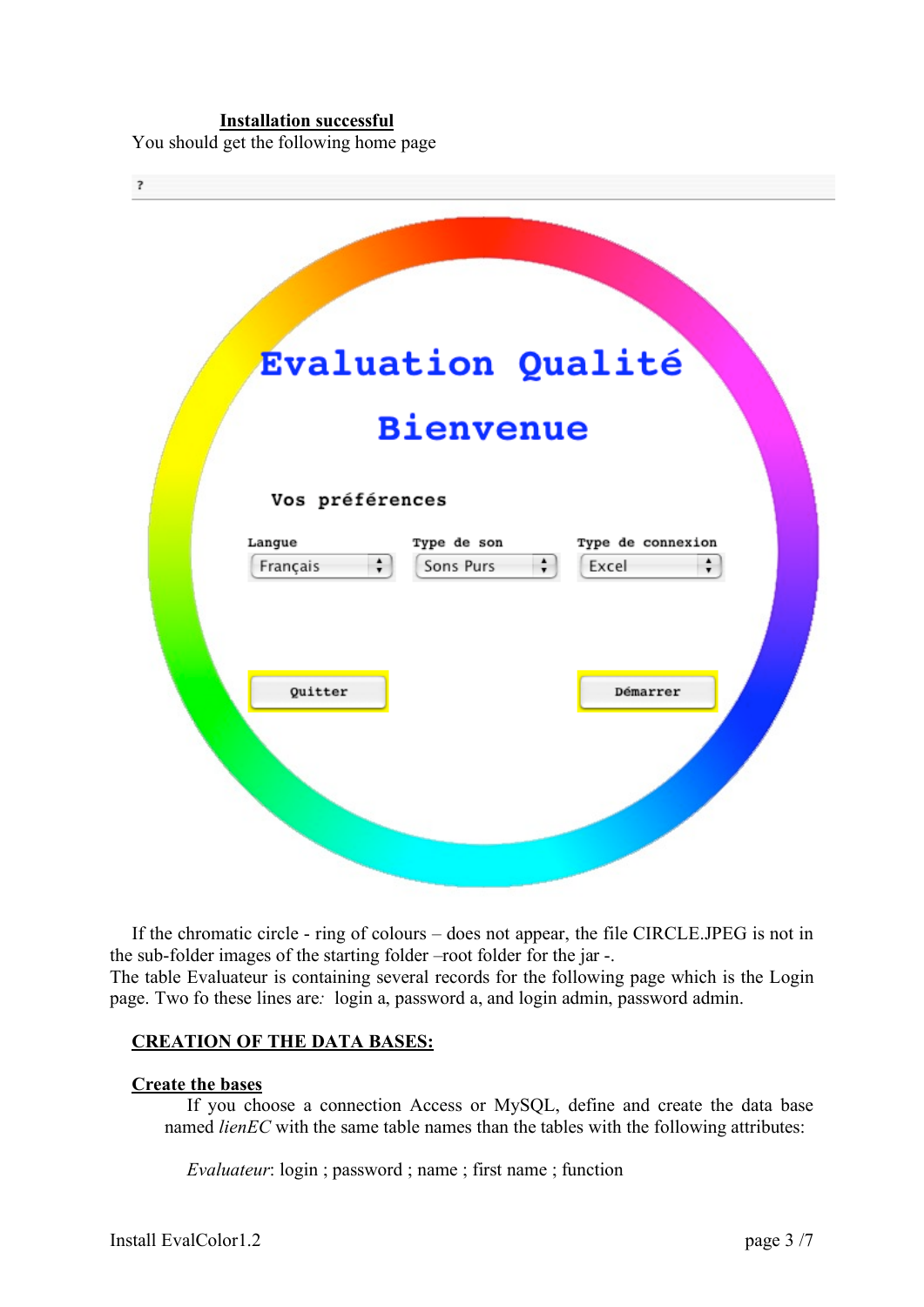*Preference*: typeBD ; typeSound ; Language *Systeme*: login ; typeSystem ; nomSystem *TypeSysteme*:

*Resultat*: login; typeSysteme; nomSysteme; day; modeEval; note1; note2; note3; note4; note5; note6; nameEvaluator; dateBegin, dateEnd

The dates are in the format Day-Month-Year

The software has no page for entering new evaluators, so you or your database adminstrator has to define the new users in the table Evaluateur.

## **Create the sources of data ODBC :**

Then define the source ODBC corresponding to the base: For Access, the source name is: lienEC For MySQL, the source name is : lienECMySQL

*Here is an example for Windows (for other OS, refer to your administrator) :*

- Click on Start then Parameters and Panel of configuration
- In *Panel of configuration* double-click on *Tools of administration*
- In *Tools of administration* go to Source ODBC
- Click on Add.

| <b>ODBC Data Source Administrator!!</b><br>$?$ $\times$<br>User DSN   System DSN   File DSN   Drivers   Tracing   Connection Pooling   About  <br>User Data Sources:                                                                 |                                                                                                                                                                                                                                                                                          |                            |  |  |
|--------------------------------------------------------------------------------------------------------------------------------------------------------------------------------------------------------------------------------------|------------------------------------------------------------------------------------------------------------------------------------------------------------------------------------------------------------------------------------------------------------------------------------------|----------------------------|--|--|
| Name<br>dBASE Files<br>dBase Files - Word<br><b>Excel Files</b><br>FoxPro Files - Word<br> MS Access Database  <br>test_java<br>Visual FoxPro Database<br>Visual FoxPro Tables.                                                      | Driver<br>Microsoft dBase Driver (*.dbf)<br>Microsoft dBase VFP Driver (*.dbf)<br>Microsoft Excel Driver (*.xls)<br>Microsoft FoxPro VFP Driver (*.dbf)<br>Microsoft Access Driver (*.mdb)<br>MySQL ODBC 3.51 Driver<br>Microsoft Visual FoxPro Driver<br>Microsoft Visual FoxPro Driver | Add<br>Remove<br>Configure |  |  |
| An ODBC User data source stores information about how to connect to<br>the indicated data provider. A User data source is only visible to you,<br>and can only be used on the current machine.<br>Annuler<br>ΩK<br>Aide<br>Appliquer |                                                                                                                                                                                                                                                                                          |                            |  |  |

## **For Access :**

- Double-click on the driver corresponding to *Access.*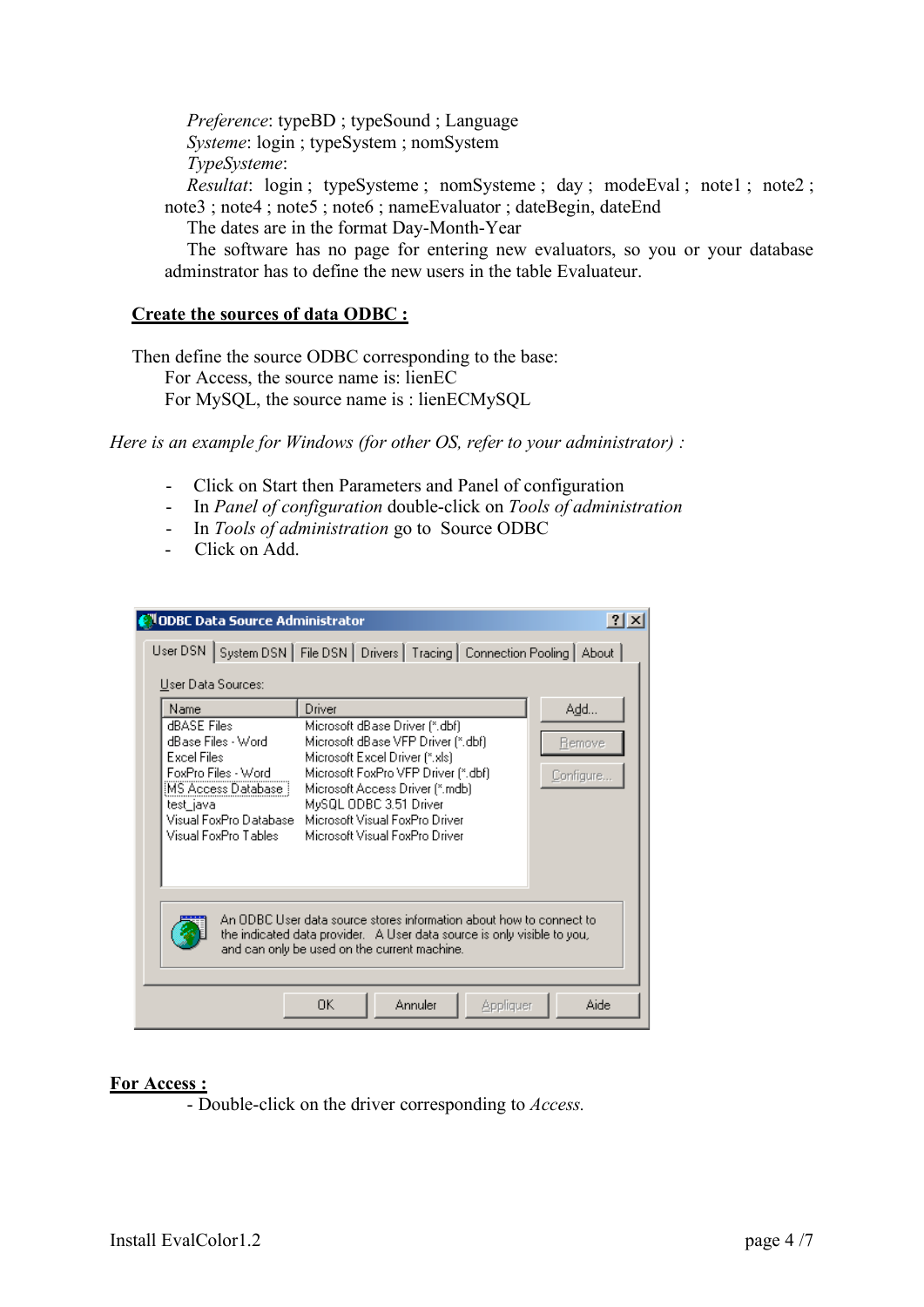| <b>Create New Data Source</b> |                                                                                                                                                                                                                                                                                                                                                                                                                                                                                             |  |
|-------------------------------|---------------------------------------------------------------------------------------------------------------------------------------------------------------------------------------------------------------------------------------------------------------------------------------------------------------------------------------------------------------------------------------------------------------------------------------------------------------------------------------------|--|
|                               | Select a driver for which you want to set up a data source.<br>Name<br>v<br>Driver da Microsoft para arquivos texto (*.txt; *.csv)<br>4.<br>[Driver do Microsoft Access [*.mdb] [<br>Driver do Microsoft dBase [*.dbf]<br>Driver do Microsoft Excel(*.xls)<br>Driver do Microsoft Paradox (*.db.)<br>Driver para o Microsoft Visual FoxPro<br>Microsoft Access Driver (*.mdb)<br>Microsoft Access-Treiber (*.mdb)<br>Microsoft dBase Driver (*.dbf)<br>Microsoft dR ase VEP Driver (* dbf). |  |
|                               | Annuler<br>Terminer<br>< Précédent                                                                                                                                                                                                                                                                                                                                                                                                                                                          |  |

Select the database lienEC and give it the same name. Then click OK. The source of data has been added.

| <b>Installation ODBC pour Microsoft Access</b>  | ? X       |  |  |
|-------------------------------------------------|-----------|--|--|
| Nom de la source de données : lienEC            | 0K        |  |  |
| $D$ escription :                                |           |  |  |
| Base de données:                                | Annuler   |  |  |
| Base de données : K:Wersion 1Wersion\lienEC.mdb | Aide      |  |  |
| Sélectionner<br>Compacter<br>Créer<br>Réparer   | Avancé    |  |  |
| Base de données système                         |           |  |  |
| C Aucun                                         |           |  |  |
| Base de données :<br>О                          |           |  |  |
| Base de données système                         |           |  |  |
|                                                 | Options>> |  |  |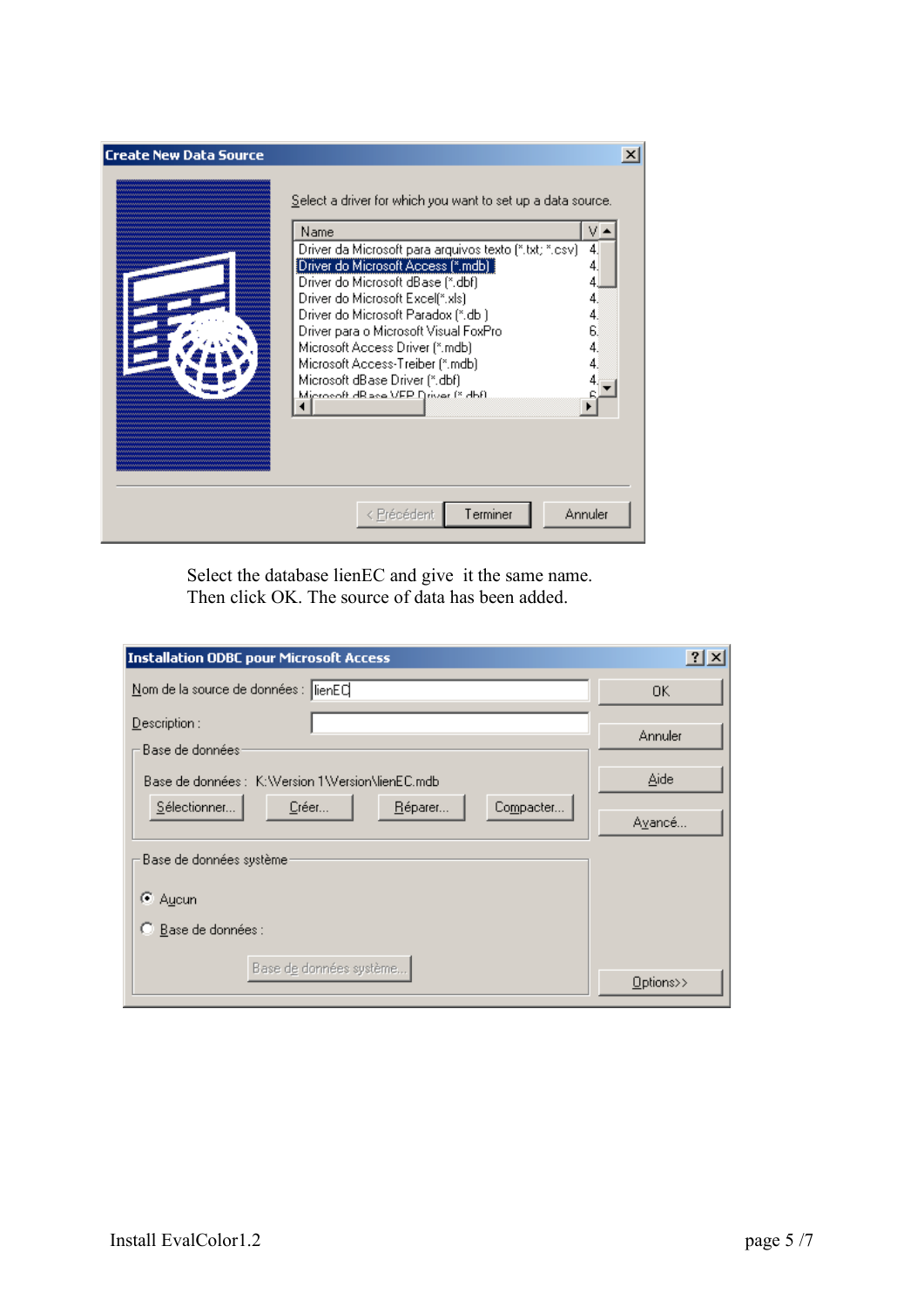# **For MySQL :**

Double-click on the Driver corresponding to ODBC MySQL (check that it is well installed)

| <b>Create New Data Source</b> |                                                                                                                                                                                                                                                                                                                                                                   |                                        |
|-------------------------------|-------------------------------------------------------------------------------------------------------------------------------------------------------------------------------------------------------------------------------------------------------------------------------------------------------------------------------------------------------------------|----------------------------------------|
|                               | Select a driver for which you want to set up a data source.<br>Name<br>Microsoft Paradox-Treiber (*.db.)<br>Microsoft Text Driver (*.txt; *.csv)<br>Microsoft Text-Treiber (*.txt; *.csv)<br>Microsoft Visual FoxPro Driver<br>Microsoft Visual FoxPro-Treiber<br>MySQL ODBC 3.51 Driver<br>Oracle dans OraDb10g_home1<br>Oracle ODBC Driver<br><b>SQL Server</b> | 4.<br>4.<br>6.<br>6.<br>3,<br>11<br>8. |
|                               | Terminer<br>< Précédent                                                                                                                                                                                                                                                                                                                                           | Annuler                                |

- The name of the source is lienECMySQL
- The server is by default localhost but it could be another server (see with your DBA, Data Base Administrator).
- The User : either the root as you are the administrator, either you are a user and you connect with your account.
- The data base: Choose lienEC.
- Click on OK*.* The source is created.